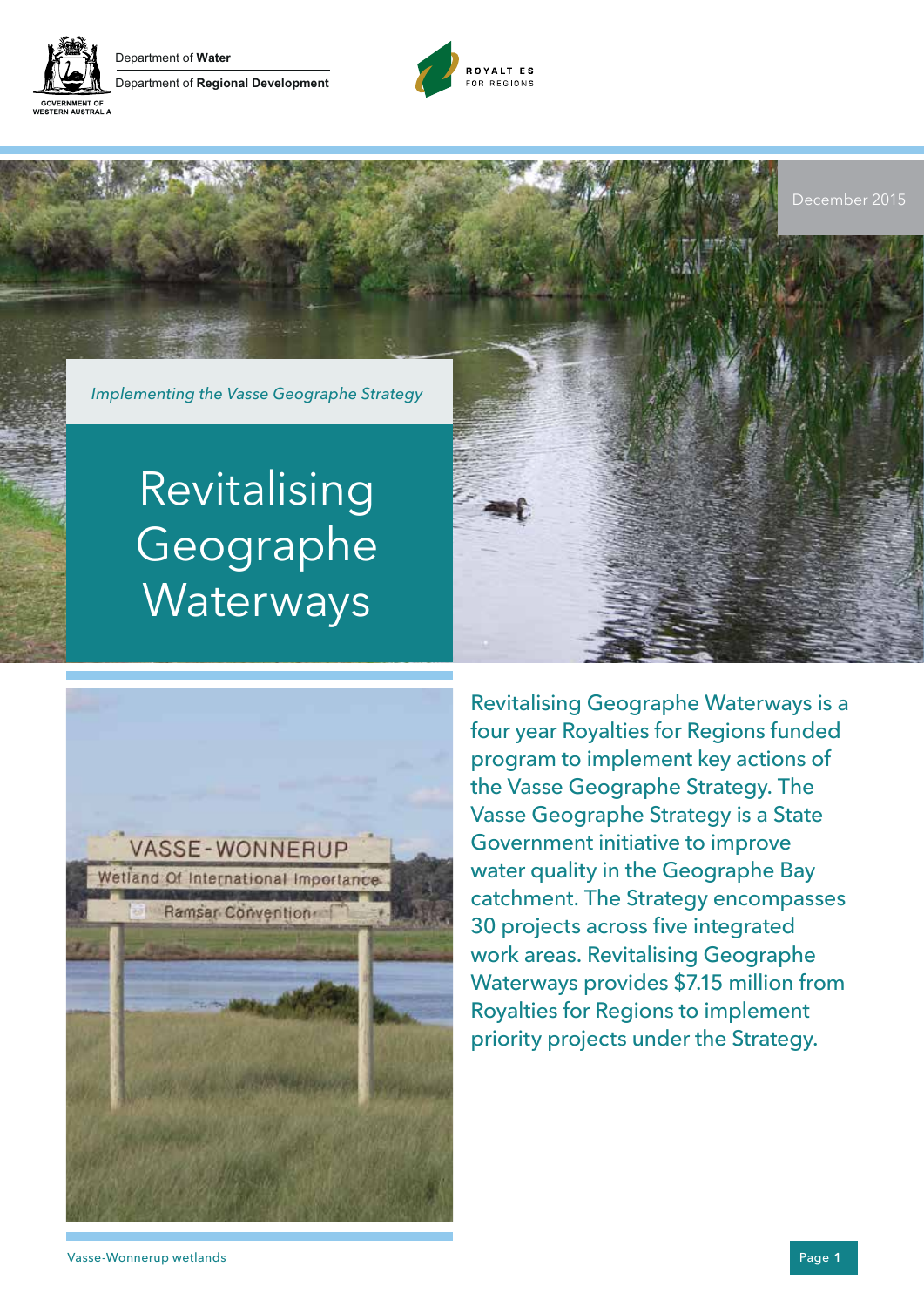

The Geographe waterways system is a complex network of rivers, coastal wetlands and estuaries stretching from Dunsborough, through Busselton, to north of Capel. Water quality has been gradually declining in catchment waterways for many years, affected by agricultural activity, population pressures, and climate change. Revitalising Geographe Waterways will provide the coordinated effort needed to address this decline and improve water quality.

Projects delivered under Revitalising Geographe Waterways will be undertaken across the five integrated work areas of the Vasse Geographe Strategy.

#### The Vasse Geographe Strategy will



### Reduce nutrients

Working in both rural and urban catchments to reduce nutrients by fencing and revegetating waterways, working with farmers and gardeners to optimise fertiliser use and upgrading dairy effluent systems.



#### Revitalise waterways

Improving the health of the Vasse-Wonnerup wetlands, Lower Vasse River and the Toby Inlet.



## Rethink drainage

Investigating options for reconnecting rivers and optimising drainage infrastructure to improve water quality.



## Work together

Collaboration across government, catchment groups, industry and community to deliver strategy projects and determine long-term management objectives for key waterways.



#### Sustain momentum

Sustaining the initiatives and partnerships developed in the Strategy over the longer term.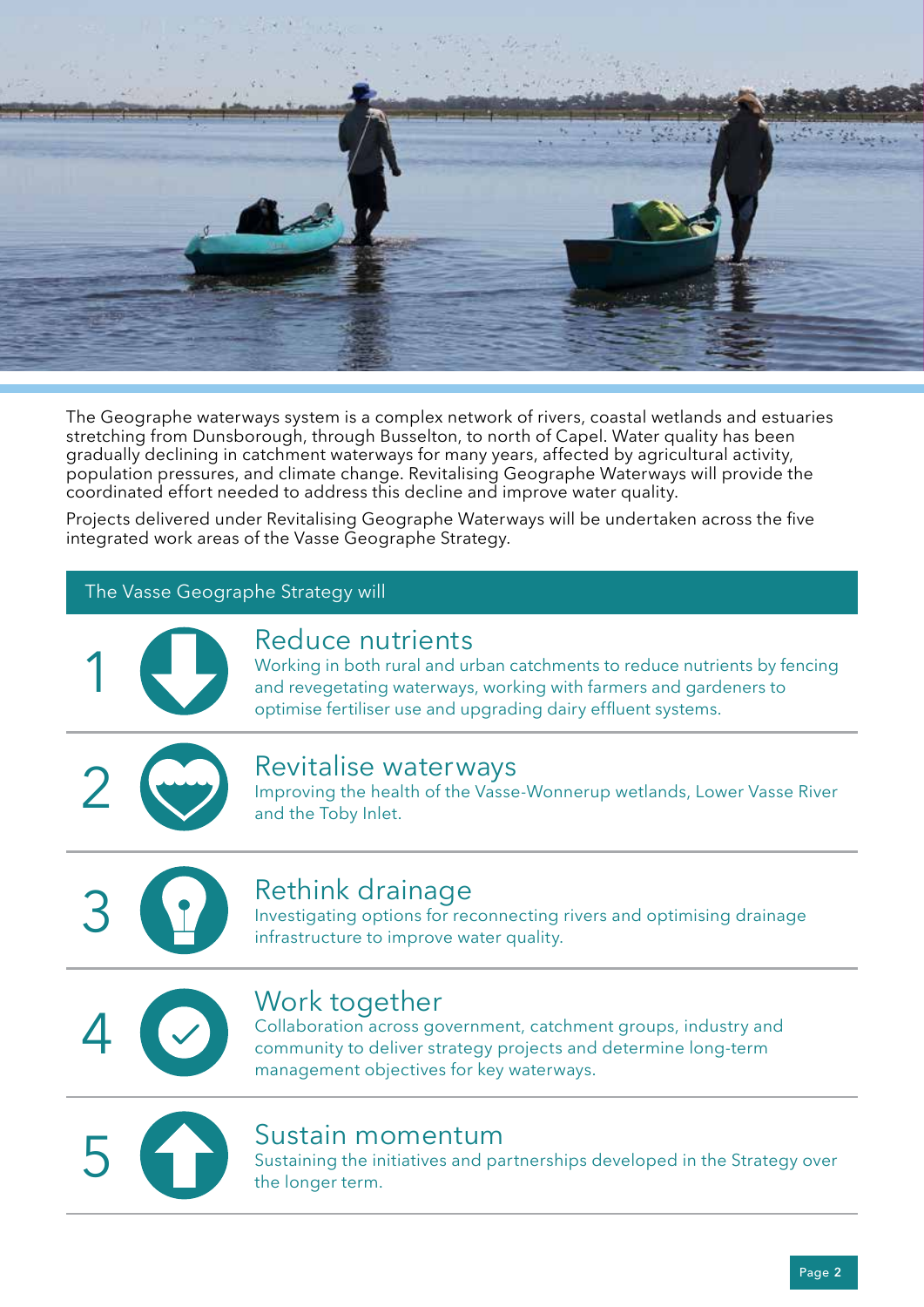

## Vasse Geographe Strategy

Revitalising Geographe Waterways will be overseen by the Vasse Taskforce, a multiagency committee with representation from local government, State Government, water service providers and catchment groups. Taskforce partners will lead the implementation of projects in partnership with industry, local farmers and the community. Taskforce partners will also contribute an estimated \$7.65 million to the program.

Over the next four years, Revitalising Geographe Waterways will deliver a comprehensive range of on-ground works and other actions to implement the Vasse Geographe Strategy that will:

- reduce nutrients from significant sources in the catchment
- establish a sound technical basis for management
- develop a financial sustainability strategy for long-term water quality improvement
- build capacity in local waterway managers
- involve the community in establishing management objectives
- develop plans for the long-term management of key waterways.



The Vasse Taskforce comprises





Water service providers



Government departments



**Catchment** groups